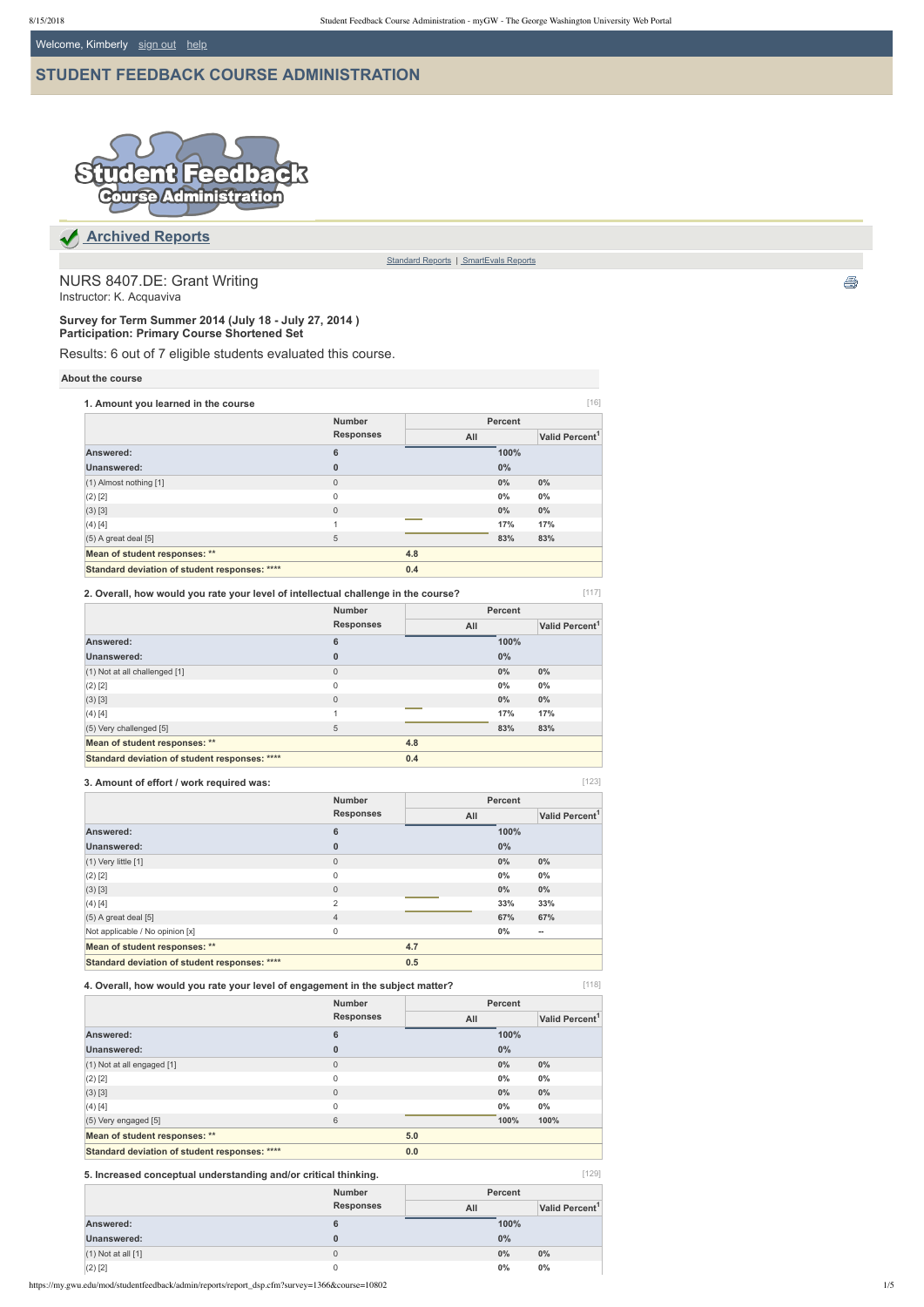|  | ٧ |
|--|---|

[134]

[133]

|   | 0.4 |       |                   |
|---|-----|-------|-------------------|
|   | 4.8 |       |                   |
|   |     | $0\%$ | $\hspace{0.05cm}$ |
| 5 |     | 83%   | 83%               |
|   |     | 17%   | 17%               |
|   |     | 0%    | 0%                |
|   |     |       |                   |

[15] **7. Number of hours per week outside of class typically spent doing readings, assignments, reviewing notes, writing papers, studying for exams**

# **8. Overall rating of the course**

| 6. Course content was organized in a manner that facilitated learning. |                                   |     |       | [122]                      |  |
|------------------------------------------------------------------------|-----------------------------------|-----|-------|----------------------------|--|
|                                                                        | <b>Number</b><br><b>Responses</b> |     |       | <b>Percent</b>             |  |
|                                                                        |                                   | All |       | Valid Percent <sup>1</sup> |  |
| Answered:                                                              | 6                                 |     | 100%  |                            |  |
| Unanswered:                                                            | $\bf{0}$                          |     | $0\%$ |                            |  |
| $(1)$ Not at all $[1]$                                                 | $\overline{0}$                    |     | 0%    | $0\%$                      |  |
| $(2)$ [2]                                                              | $\mathsf 0$                       |     | 0%    | $0\%$                      |  |
| $(3)$ [3]                                                              | $\mathbf 0$                       |     | $0\%$ | $0\%$                      |  |
| (4) [4]                                                                | $\mathbf 0$                       |     | 0%    | $0\%$                      |  |
| $(5)$ Completely $[5]$                                                 | 6                                 |     | 100%  | 100%                       |  |
| Not applicable / No opinion [x]                                        | $\mathsf 0$                       |     | $0\%$ | --                         |  |
| Mean of student responses: **                                          |                                   | 5.0 |       |                            |  |
| Standard deviation of student responses: ****                          |                                   | 0.0 |       |                            |  |

| 9. Was knowledgeable about the subject and course material. |                                   |     |       | [132]                      |  |
|-------------------------------------------------------------|-----------------------------------|-----|-------|----------------------------|--|
|                                                             | <b>Number</b><br><b>Responses</b> |     |       | <b>Percent</b>             |  |
|                                                             |                                   | All |       | Valid Percent <sup>1</sup> |  |
| Answered:                                                   | 6                                 |     | 100%  |                            |  |
| <b>Unanswered:</b>                                          | 0                                 |     | $0\%$ |                            |  |
| (1) Not at all knowledgeable [1]                            | $\mathbf{0}$                      |     | 0%    | $0\%$                      |  |
| $(2)$ [2]                                                   | $\mathbf 0$                       |     | $0\%$ | $0\%$                      |  |
| $(3)$ [3]                                                   | $\overline{0}$                    |     | 0%    | $0\%$                      |  |
| (4) [4]                                                     | $\mathbf 0$                       |     | $0\%$ | $0\%$                      |  |
| (5) Very knowledgeable [5]                                  | 6                                 |     | 100%  | 100%                       |  |
| Not applicable / No opinion [x]                             | $\mathbf 0$                       |     | $0\%$ | --                         |  |
| Mean of student responses: **                               |                                   | 5.0 |       |                            |  |
| Standard deviation of student responses: ****               |                                   | 0.0 |       |                            |  |

# **About the instructor**

|                            | <b>Number</b>    |     | <b>Percent</b> |                                       |  |
|----------------------------|------------------|-----|----------------|---------------------------------------|--|
|                            | <b>Responses</b> | All |                | Valid Percent <sup>1</sup>            |  |
| Answered:                  | 6                |     | 100%           |                                       |  |
| Unanswered:                | $\bf{0}$         |     | $0\%$          |                                       |  |
| Less than one hour or none | $\mathbf{0}$     |     | $0\%$          | $\hspace{0.05cm}$ – $\hspace{0.05cm}$ |  |
| 1-2 hours                  | $\mathbf{0}$     |     | 0%             | $\hspace{0.05cm}$                     |  |
| 3-4 hours                  | $\overline{0}$   |     | $0\%$          | $\overline{\phantom{a}}$              |  |
| 5-6 hours                  | 3                |     | 50%            | $\hspace{0.05cm}$                     |  |
| 7-8 hours                  | 2                |     | 33%            | $\hspace{0.05cm}$ $\hspace{0.05cm}$   |  |
| $9-10$ hours               | $\mathbf{0}$     |     | 0%             | $\hspace{0.05cm}$                     |  |
| More than 10 hours         | 1                |     | 17%            | $\hspace{0.05cm} \bar{}$              |  |

|                                               | <b>Number</b>    | <b>Percent</b> |       |                            |  |
|-----------------------------------------------|------------------|----------------|-------|----------------------------|--|
|                                               | <b>Responses</b> | All            |       | Valid Percent <sup>1</sup> |  |
| Answered:                                     | 6                |                | 100%  |                            |  |
| Unanswered:                                   | $\bf{0}$         |                | $0\%$ |                            |  |
| $(1)$ Poor $[1]$                              | $\overline{0}$   |                | $0\%$ | $0\%$                      |  |
| $(2)$ [2]                                     | $\mathbf{0}$     |                | $0\%$ | $0\%$                      |  |
| (3) [3]                                       | $\mathbf 0$      |                | $0\%$ | $0\%$                      |  |
| (4) [4]                                       | $\mathbf{0}$     |                | $0\%$ | $0\%$                      |  |
| $(5)$ Excellent $[5]$                         | 6                |                | 100%  | 100%                       |  |
| Mean of student responses: **                 |                  | 5.0            |       |                            |  |
| Standard deviation of student responses: **** |                  | 0.0            |       |                            |  |

# **10. Accessibility outside of class.**

| ___<br>____   |                |
|---------------|----------------|
| <b>Number</b> | <b>Percent</b> |

|                                               | <b>Responses</b> | All |       | Valid Percent <sup>1</sup> |
|-----------------------------------------------|------------------|-----|-------|----------------------------|
| Answered:                                     | 6                |     | 100%  |                            |
| <b>Unanswered:</b>                            | 0                |     | $0\%$ |                            |
| $(1)$ Not at all accessible $[1]$             | 0                |     | 0%    | $0\%$                      |
| $(2)$ [2]                                     | 0                |     | $0\%$ | $0\%$                      |
| $(3)$ [3]                                     | $\mathbf{0}$     |     | $0\%$ | $0\%$                      |
| (4) [4]                                       | 0                |     | $0\%$ | $0\%$                      |
| $(5)$ Very accessible [5]                     | 5                |     | 83%   | 100%                       |
| Not applicable / No opinion [x]               |                  |     | 17%   | $\overline{\phantom{a}}$   |
| Mean of student responses: **                 |                  | 5.0 |       |                            |
| Standard deviation of student responses: **** |                  | 0.0 |       |                            |

# **11. Enthusiasm for topic/subject.**

|                                 | <b>Number</b>    |     | <b>Percent</b> |                            |
|---------------------------------|------------------|-----|----------------|----------------------------|
|                                 | <b>Responses</b> | All |                | Valid Percent <sup>1</sup> |
| Answered:                       | 6                |     | 100%           |                            |
| Unanswered:                     | 0                |     | $0\%$          |                            |
| (1) Not at all enthusiastic [1] | 0                |     | $0\%$          | $0\%$                      |
| $(2)$ [2]                       | 0                |     | $0\%$          | $0\%$                      |
| $(3)$ [3]                       | 0                |     | 0%             | 0%                         |

https://my.gwu.edu/mod/studentfeedback/admin/reports/report\_dsp.cfm?survey=1366&course=10802 2/5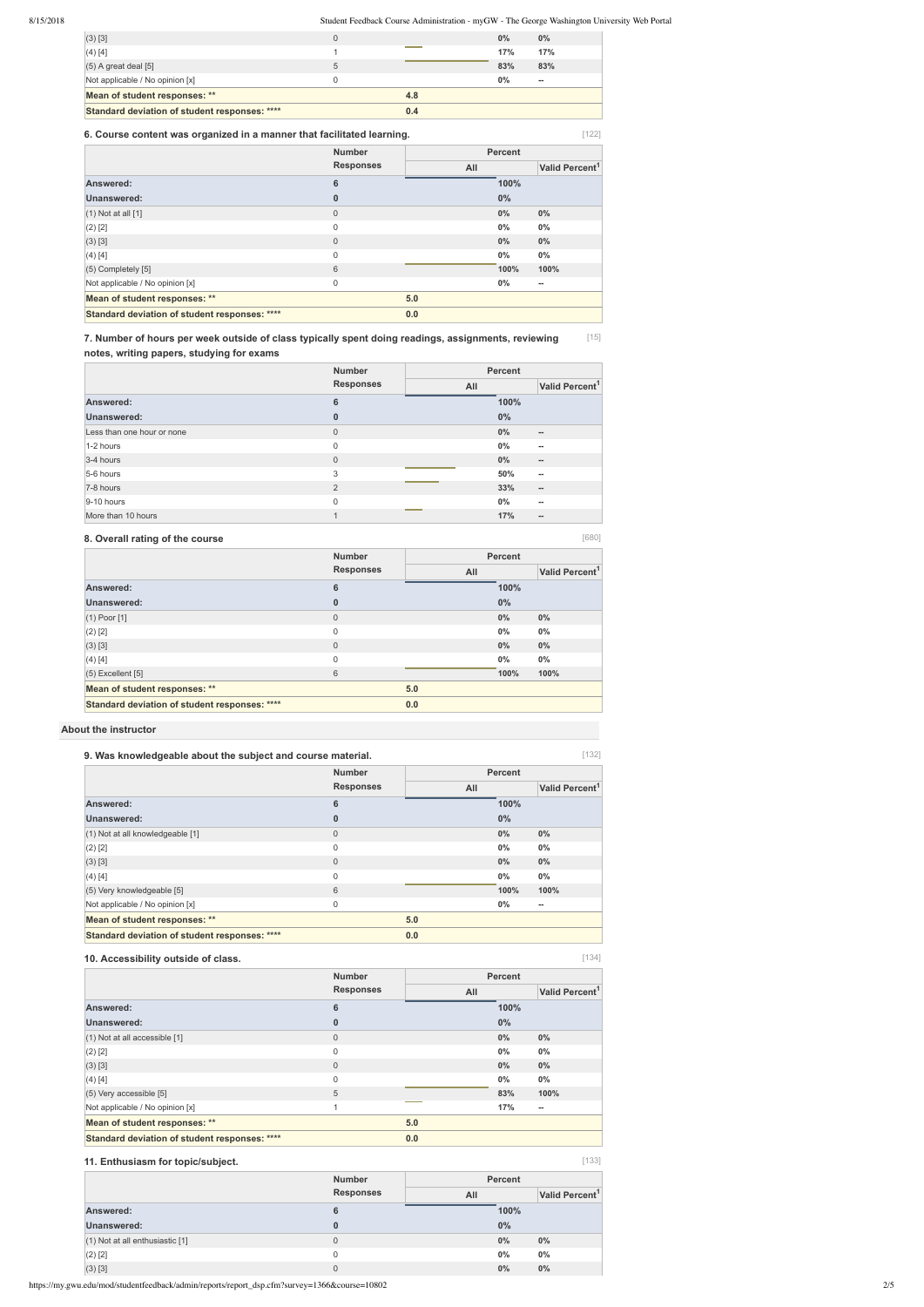[136]

[679]

[1765]

[1766]

| $(4)$ [4]                                     |     | $0\%$ | $0\%$ |
|-----------------------------------------------|-----|-------|-------|
| $(5)$ Very enthusiastic [5]                   |     | 100%  | 100%  |
| Not applicable / No opinion [x]               |     | $0\%$ | $-$   |
| Mean of student responses: **                 | 5.0 |       |       |
| Standard deviation of student responses: **** | 0.0 |       |       |

#### **12. Designed and used fair grading procedures.**

#### **13. Provided adequate feedback on exams/papers/performance.**

[681] **15. Use this space for any comments you may have about the course, the instructor, readings, etc.**

# **14. Overall rating of the instructor**

| 12. Designed and used fair grading procedures. |                  |     |                | $[135]$                    |
|------------------------------------------------|------------------|-----|----------------|----------------------------|
|                                                | <b>Number</b>    |     | <b>Percent</b> |                            |
|                                                | <b>Responses</b> | All |                | Valid Percent <sup>1</sup> |
| Answered:                                      | $6\phantom{1}6$  |     | 100%           |                            |
| Unanswered:                                    | $\mathbf 0$      |     | 0%             |                            |
| $(1)$ Not at all fair $[1]$                    | $\mathbf{0}$     |     | 0%             | $0\%$                      |
| $(2)$ [2]                                      | $\mathbf 0$      |     | 0%             | $0\%$                      |
| $(3)$ [3]                                      | $\mathbf{0}$     |     | $0\%$          | $0\%$                      |
| (4) [4]                                        | $\mathbf 0$      |     | $0\%$          | $0\%$                      |
| $(5)$ Very fair $[5]$                          | 6                |     | 100%           | 100%                       |
| Not applicable / No opinion [x]                | $\mathbf 0$      |     | 0%             | --                         |
| Mean of student responses: **                  |                  | 5.0 |                |                            |
| Standard deviation of student responses: ****  |                  | 0.0 |                |                            |

| 16. Expected grade in the course |                  |                |                            |
|----------------------------------|------------------|----------------|----------------------------|
|                                  | <b>Number</b>    | <b>Percent</b> |                            |
|                                  | <b>Responses</b> | All            | Valid Percent <sup>1</sup> |
| Answered:                        | 6                | 100%           |                            |
| Unanswered:                      | $\bf{0}$         | $0\%$          |                            |
| A                                | 5                | 83%            | $\overline{\phantom{a}}$   |
| B                                | $\mathbf{0}$     | 0%             | $\overline{\phantom{a}}$   |
| $\mathsf{C}$                     | $\mathbf{0}$     | $0\%$          | $\overline{\phantom{a}}$   |
| D                                | $\mathbf{0}$     | 0%             | $\overline{\phantom{a}}$   |
| F                                | $\mathbf 0$      | 0%             | $\overline{\phantom{a}}$   |

**Student 5:** excellent!

**Student 4:** The thought of writing a grant is overwhelming yet a necessity as a doctoral prepared professional. This course teased the process apart to demonstrate the succinct steps to take. This made the entire semester very doable.

|                                               | <b>Number</b>    |     |       | <b>Percent</b>             |  |
|-----------------------------------------------|------------------|-----|-------|----------------------------|--|
|                                               | <b>Responses</b> | All |       | Valid Percent <sup>1</sup> |  |
| Answered:                                     | 6                |     | 100%  |                            |  |
| Unanswered:                                   | $\bf{0}$         |     | $0\%$ |                            |  |
| $(1)$ Not adequate $[1]$                      | $\mathbf{0}$     |     | 0%    | $0\%$                      |  |
| $(2)$ [2]                                     | $\mathbf 0$      |     | 0%    | $0\%$                      |  |
| (3) [3]                                       | $\overline{0}$   |     | 0%    | 0%                         |  |
| (4) [4]                                       | $\mathbf 0$      |     | $0\%$ | $0\%$                      |  |
| $(5)$ Very adequate [5]                       | 6                |     | 100%  | 100%                       |  |
| Not applicable / No opinion [x]               | $\mathsf 0$      |     | $0\%$ | $\hspace{0.05cm}$          |  |
| Mean of student responses: **                 |                  | 5.0 |       |                            |  |
| Standard deviation of student responses: **** |                  | 0.0 |       |                            |  |

**Student 1:** Dr. Aquaviva was responsive, engaged and kept the course moving. Her blackboard graphics aided in understanding the course content. Excellent job.

#### **Department-Specific Questions**

|                                               | <b>Number</b>    |     |       | <b>Percent</b>             |  |
|-----------------------------------------------|------------------|-----|-------|----------------------------|--|
|                                               | <b>Responses</b> | All |       | Valid Percent <sup>1</sup> |  |
| Answered:                                     | 6                |     | 100%  |                            |  |
| Unanswered:                                   | 0                |     | $0\%$ |                            |  |
| $(1)$ Poor $[1]$                              | $\mathbf{0}$     |     | 0%    | $0\%$                      |  |
| $(2)$ [2]                                     | 0                |     | $0\%$ | 0%                         |  |
| (3) [3]                                       | $\mathbf{0}$     |     | 0%    | $0\%$                      |  |
| (4) [4]                                       | 0                |     | 0%    | $0\%$                      |  |
| $(5)$ Excellent $[5]$                         | 6                |     | 100%  | 100%                       |  |
| Mean of student responses: **                 |                  | 5.0 |       |                            |  |
| Standard deviation of student responses: **** |                  | 0.0 |       |                            |  |

| . JON'T<br>. KNOW | $\overline{r}$<br>___ | -- |
|-------------------|-----------------------|----|

#### **17. Course expectations were clear.**

|                                               | <b>Number</b>    |     |       | <b>Percent</b>             |  |
|-----------------------------------------------|------------------|-----|-------|----------------------------|--|
|                                               | <b>Responses</b> | All |       | Valid Percent <sup>1</sup> |  |
| Answered:                                     | 6                |     | 100%  |                            |  |
| Unanswered:                                   | $\bf{0}$         |     | 0%    |                            |  |
| $(1)$ Strongly disagree [1]                   | $\mathsf 0$      |     | $0\%$ | $0\%$                      |  |
| $(2)$ [2]                                     | $\mathbf 0$      |     | $0\%$ | $0\%$                      |  |
| $(3)$ [3]                                     | $\mathsf 0$      |     | $0\%$ | 0%                         |  |
| (4) [4]                                       | 0                |     | $0\%$ | $0\%$                      |  |
| $(5)$ Strongly agree [5]                      | 6                |     | 100%  | 100%                       |  |
| Not applicable/No opinion [x]                 | 0                |     | $0\%$ | $\overline{\phantom{a}}$   |  |
| Mean of student responses: **                 |                  | 5.0 |       |                            |  |
| Standard deviation of student responses: **** |                  | 0.0 |       |                            |  |

#### **18. Course materials were relevant and current.**

| Number    | Percent |                            |
|-----------|---------|----------------------------|
| Responses | All     | Valid Percent <sup>1</sup> |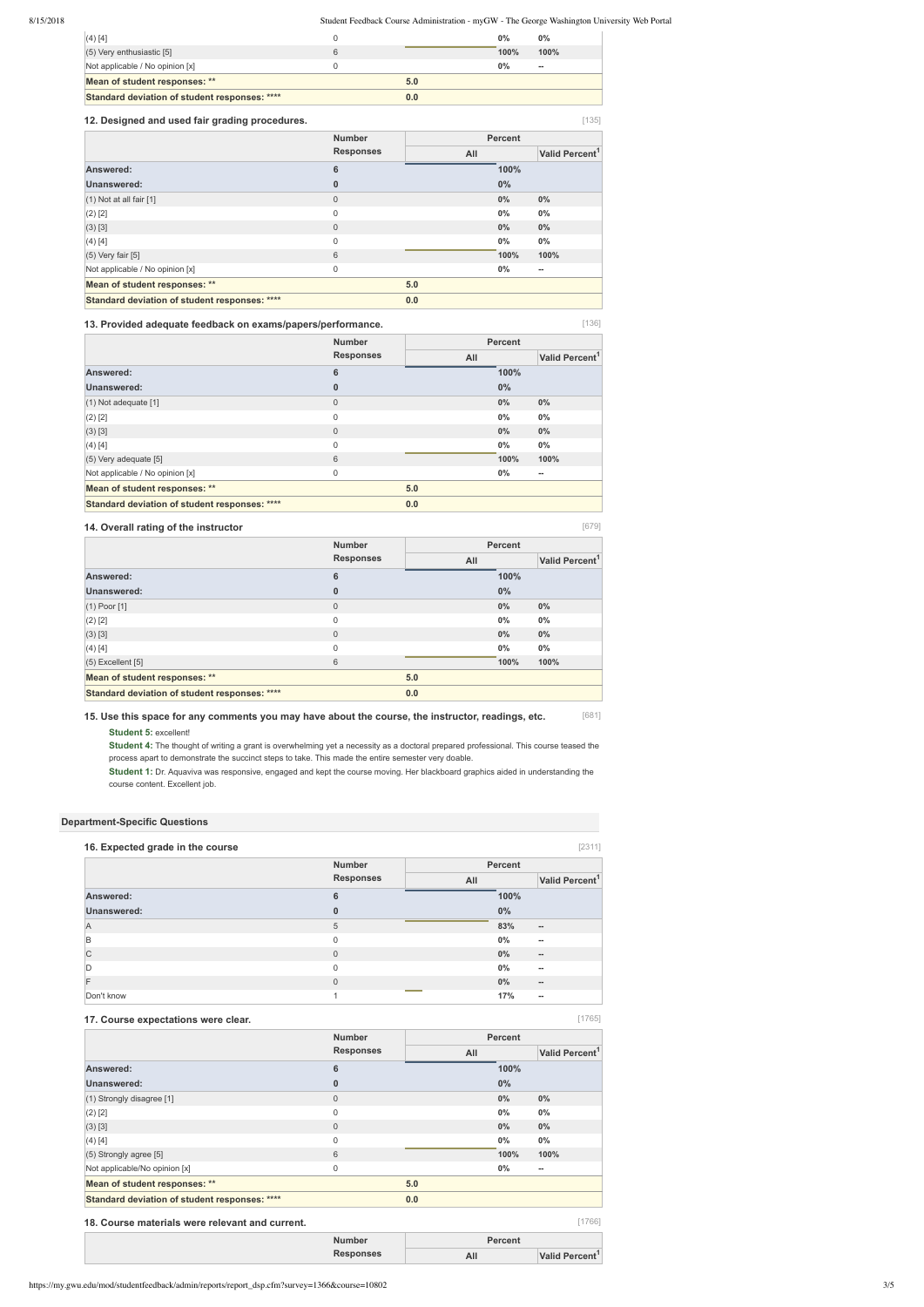[1767]

[1445]

[1768]

[2312]

[2313]

| Answered:                                     | 6            |     | 100%  |       |
|-----------------------------------------------|--------------|-----|-------|-------|
| Unanswered:                                   | 0            |     | $0\%$ |       |
| $(1)$ Strongly disagree $[1]$                 | $\mathbf{0}$ |     | $0\%$ | $0\%$ |
| $(2)$ [2]                                     | 0            |     | $0\%$ | $0\%$ |
| (3) [3]                                       | $\mathbf{0}$ |     | $0\%$ | $0\%$ |
| $(4)$ [4]                                     | 0            |     | $0\%$ | $0\%$ |
| $(5)$ Strongly agree [5]                      | 6            |     | 100%  | 100%  |
| Not applicable/No opinion [x]                 | 0            |     | $0\%$ | --    |
| Mean of student responses: **                 |              | 5.0 |       |       |
| Standard deviation of student responses: **** |              | 0.0 |       |       |

#### **19. Materials in Blackboard were organized and easily accessible.**

**20. Feedback on assignments and examinations was received in a timely manner.**

#### **21. The instructor encouraged discussions, questions, and the expression of ideas.**

[2314] **24. Please describe the most positive aspect(s) of this course. What should stay the same? (If multiple instructors are responsible for implementing this course, identify the instructor by name when applicable).**

**Student 5:** do not change the course - based upon the real grant process

|                                               | <b>Number</b>    |     | <b>Percent</b><br>All |                          |  |
|-----------------------------------------------|------------------|-----|-----------------------|--------------------------|--|
|                                               | <b>Responses</b> |     |                       |                          |  |
| Answered:                                     | 6                |     | 100%                  |                          |  |
| Unanswered:                                   | 0                |     | $0\%$                 |                          |  |
| (1) Strongly disagree [1]                     | $\overline{0}$   |     | $0\%$                 | 0%                       |  |
| $(2)$ [2]                                     | $\mathbf 0$      |     | $0\%$                 | 0%                       |  |
| (3) [3]                                       | $\mathbf{0}$     |     | $0\%$                 | $0\%$                    |  |
| (4) [4]                                       | $\mathbf 0$      |     | $0\%$                 | $0\%$                    |  |
| $(5)$ Strong agree [5]                        | 6                |     | 100%                  | 100%                     |  |
| Not applicable/No opinion [x]                 | $\mathbf 0$      |     | $0\%$                 | $\overline{\phantom{a}}$ |  |
| Mean of student responses: **                 |                  | 5.0 |                       |                          |  |
| Standard deviation of student responses: **** |                  | 0.0 |                       |                          |  |

#### **22. The instructor encouraged the use of current resources.**

| <b>Number</b>    |     |                            |                          |
|------------------|-----|----------------------------|--------------------------|
| <b>Responses</b> | All | Valid Percent <sup>1</sup> |                          |
| 6                |     | 100%                       |                          |
| $\bf{0}$         |     | $0\%$                      |                          |
| $\overline{0}$   |     | 0%                         | 0%                       |
| $\mathbf 0$      |     | $0\%$                      | $0\%$                    |
| $\mathbf 0$      |     | $0\%$                      | $0\%$                    |
| $\overline{A}$   |     | 17%                        | 17%                      |
| 5                |     | 83%                        | 83%                      |
| $\mathsf 0$      |     | $0\%$                      | $\overline{\phantom{a}}$ |
|                  | 4.8 |                            |                          |
|                  | 0.4 |                            |                          |
|                  |     |                            | <b>Percent</b>           |

|                                               | <b>Number</b><br><b>Responses</b> | <b>Percent</b> |                            |                          |
|-----------------------------------------------|-----------------------------------|----------------|----------------------------|--------------------------|
|                                               |                                   | All            | Valid Percent <sup>1</sup> |                          |
| Answered:                                     | 6                                 |                | 100%                       |                          |
| Unanswered:                                   | $\bf{0}$                          |                | $0\%$                      |                          |
| $(1)$ Strongly disagree [1]                   | $\mathbf 0$                       |                | 0%                         | $0\%$                    |
| $(2)$ [2]                                     | $\mathsf 0$                       |                | $0\%$                      | $0\%$                    |
| $(3)$ [3]                                     | $\mathbf 0$                       |                | $0\%$                      | $0\%$                    |
| (4) [4]                                       | $\mathbf 0$                       |                | $0\%$                      | $0\%$                    |
| $(5)$ Strongly agree [5]                      | 6                                 |                | 100%                       | 100%                     |
| Not applicable/No opinion [x]                 | $\mathsf 0$                       |                | $0\%$                      | $\overline{\phantom{a}}$ |
| Mean of student responses: **                 |                                   | 5.0            |                            |                          |
| Standard deviation of student responses: **** |                                   | 0.0            |                            |                          |

# **23. The instructor used effective instructional strategies.**

|                                               | <b>Number</b>    | <b>Percent</b> |                            |  |  |
|-----------------------------------------------|------------------|----------------|----------------------------|--|--|
|                                               | <b>Responses</b> | All            | Valid Percent <sup>1</sup> |  |  |
| Answered:                                     | 6                | 100%           |                            |  |  |
| Unanswered:                                   | $\bf{0}$         | $0\%$          |                            |  |  |
| $(1)$ Strongly disagree [1]                   | $\mathbf 0$      | 0%             | $0\%$                      |  |  |
| $(2)$ [2]                                     | $\mathbf 0$      | $0\%$          | $0\%$                      |  |  |
| $(3)$ [3]                                     | $\mathbf 0$      | $0\%$          | $0\%$                      |  |  |
| (4) [4]                                       | $\mathbf 0$      | 0%             | $0\%$                      |  |  |
| $(5)$ Strongly agree [5]                      | 6                | 100%           | 100%                       |  |  |
| Not applicable/No opinion                     | $\mathsf 0$      | 0%             | --                         |  |  |
| Mean of student responses: **                 | 5.0              |                |                            |  |  |
| Standard deviation of student responses: **** | 0.0              |                |                            |  |  |

|                                               | <b>Number</b>    | <b>Percent</b> |       |                          |  |
|-----------------------------------------------|------------------|----------------|-------|--------------------------|--|
|                                               | <b>Responses</b> | All            |       |                          |  |
| Answered:                                     | 6                |                | 100%  |                          |  |
| <b>Unanswered:</b>                            | 0                |                | $0\%$ |                          |  |
| $(1)$ Strongly disagree [1]                   | $\overline{0}$   |                | 0%    | $0\%$                    |  |
| $(2)$ [2]                                     | 0                |                | 0%    | $0\%$                    |  |
| $(3)$ [3]                                     | $\overline{0}$   |                | 0%    | $0\%$                    |  |
| (4) [4]                                       | $\mathbf{0}$     |                | 0%    | $0\%$                    |  |
| $(5)$ Strongly agree [5]                      | 6                |                | 100%  | 100%                     |  |
| Not applicable/No opinion                     | 0                |                | $0\%$ | $\overline{\phantom{a}}$ |  |
| Mean of student responses: **                 |                  | 5.0            |       |                          |  |
| Standard deviation of student responses: **** |                  | 0.0            |       |                          |  |